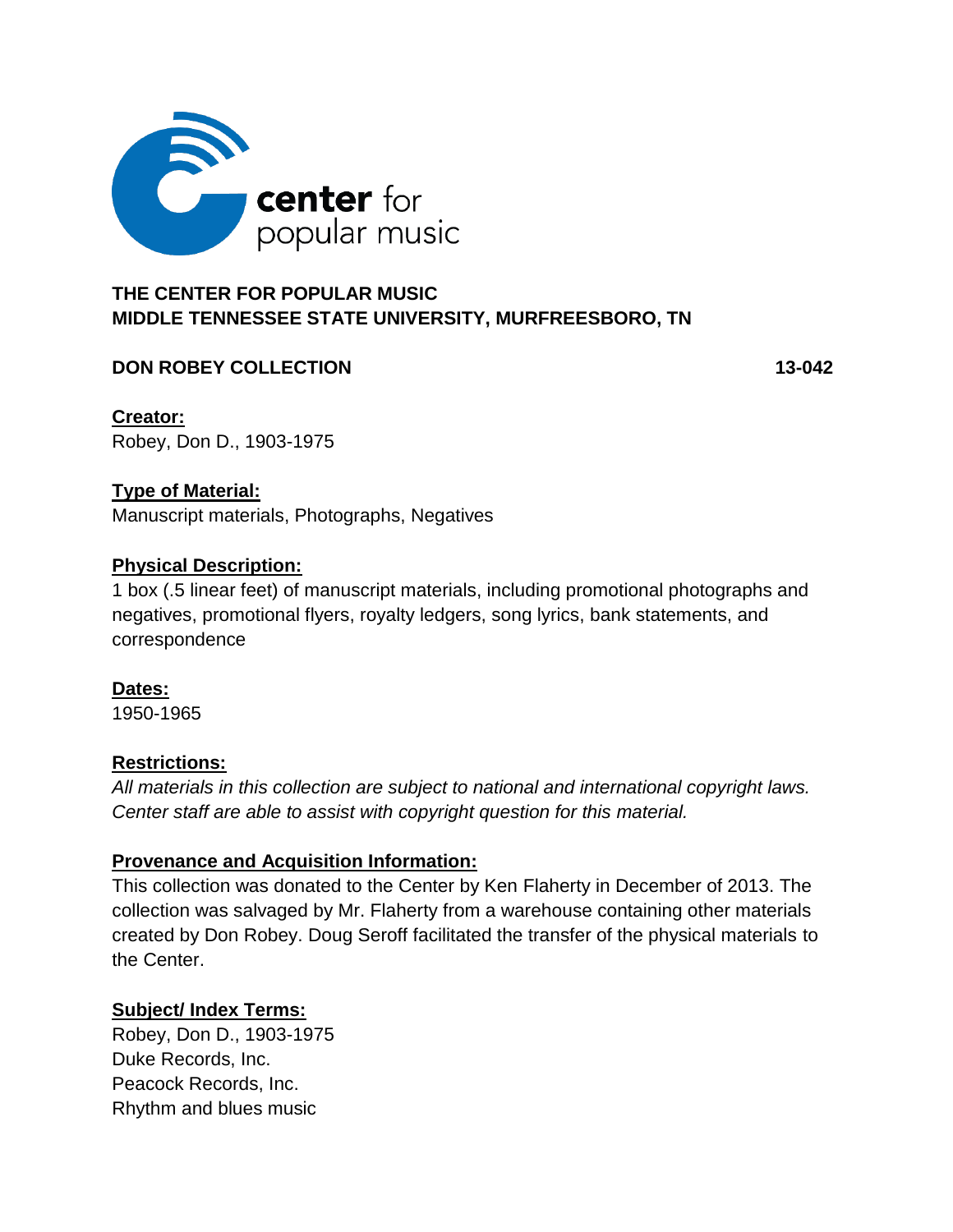Gospel music Brown, Clarence, 1924-2005

# **Agency History/Biographical Sketch:**

Born in 1903 in Houston, Texas' Fifth Ward, Don Robey dropped out of school to become a professional gambler. By his twentieth birthday he had a family to provide for. He employed his risk-taking skills and ability to read people, developed from his career as a gambler, to become a traveling sales representative for a Texas liquor distributor. He then became a party promoter, which gave him the capital and entertainment connections to open his own night club. Robey used his night club as a springboard for his creation of a record label named after his club, the Bronze Peacock.

In the late 1940s, Don Robey founded Peacock Records and Duke Records, which featured both gospel and rhythm and blues styles. Don Robey is considered a pioneer in the recording industry because of his ability to run a record label for over thirty years. As an African American, the south posed race based challenges for his business development, as well as his business location. Texas, and the south as a whole, was not a prominent area for record producing, yet Robey's business ability enabled him to carve out a created and economic space that allowed his label to flourish. Robey used the historic tradition of "musicking" (a phrase designed to describe the bridge created by African American musicians between African American music and the music market) to create a qualitative data driven market analysis not yet seen in the 1940s. His consumer centric marketing and music production allowed him to fuse musical styles when producing gospel music that had an R&B sound.

# **Scope and Content**

This collection contains 88 different photo images that are in print and/or negative form, along with duplicates of some prints. Also included are Don Robey's Peacock/Duke business documents, including promotional materials, royalty ledgers, bank statements, song lyrics, and correspondence.

## **Collection Content (Box/Folder List)**

1 box, 15 folders.

| Folder#  | <b>Folder Description</b>                                            | <b>Item Description</b>                                                                             |
|----------|----------------------------------------------------------------------|-----------------------------------------------------------------------------------------------------|
| Folder 1 | Promotional flyers &<br><b>Peacock Recording Artist</b><br>Addresses | Flyer - order form listing the band's name, song and<br>number for both Duke and Peacock recordings |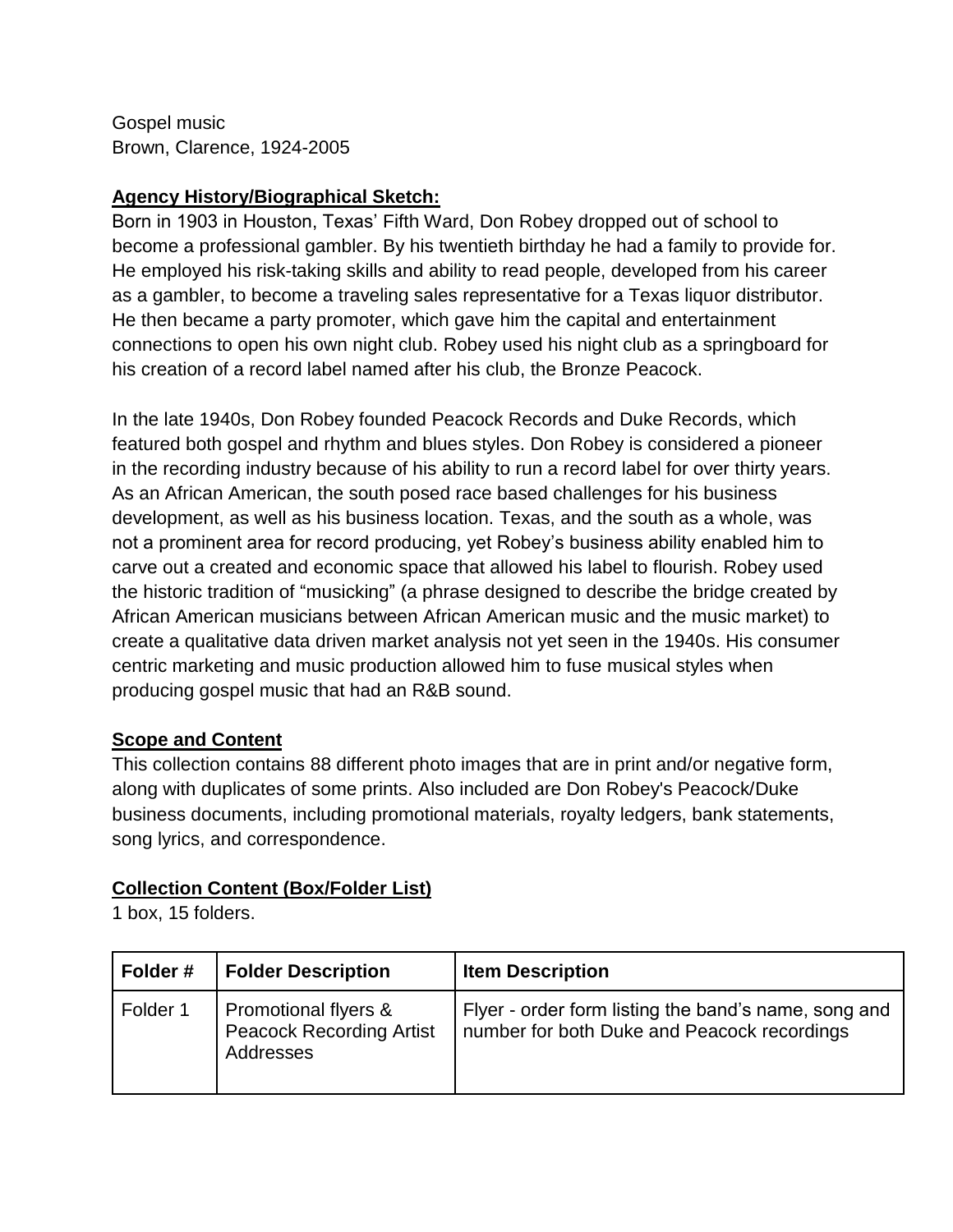|                     |                           | Flyer and advertisement of Peacock/Duke recording<br>artists like Bobby Bland, 8X10                                              |
|---------------------|---------------------------|----------------------------------------------------------------------------------------------------------------------------------|
|                     |                           | Flyer and advertisement of Peacock/Duke recording<br>artists like AI, James, and Floyd Braggs, 8X10                              |
|                     |                           | Document - Peacock Recording Artist Addresses;<br>list of artists from Marie Adams to Carlyle Vinson<br>Moon, 8X10               |
| Folder <sub>2</sub> | <b>Business Documents</b> | Bank statement - Houston National Bank, charge to<br>Bronze Peacock Dinner Club on November 15,<br>1950 for \$210.08             |
|                     |                           | First City National Bank - a check marked paid from<br>Don Robey to Fred Marshall Press for \$84.00 on<br>January 5, 1960        |
|                     |                           | Bank ledger & deposit receipts from October 23<br>1963 to November 1963                                                          |
|                     |                           | Check - Port City State Bank from Don Robey to<br>Robert "Bobby" Bland for \$5,212.92 on March 24,<br>1964                       |
|                     |                           | Bank Ledger & paid checks -from January 1965 to<br>February 1965                                                                 |
|                     |                           | Bank Ledger & paid checks - for June 1965                                                                                        |
|                     |                           | Don Robey and Naomi Park Robey balance sheets<br>as of December 31, 1945, 1947, and 1950                                         |
|                     |                           | Promotional Expense list for Pilgrim Travelers - Soul<br>Stirrers- Blind Boys at the City Auditorium on<br>Sunday March 21, 1954 |
|                     |                           | List of Peacock Artist Dropped as of June 30, 1957                                                                               |
|                     |                           | <b>Royalty Earnings Statements to The Goldenaires</b><br>from Peacock Records on December 31, 1957                               |
|                     |                           | Hand written, untitled notes in royalties in October                                                                             |
|                     |                           | <b>Royalty Earnings Statements to Andrew Gospel</b><br>Singers from Peacock Records on December 31,<br>1957                      |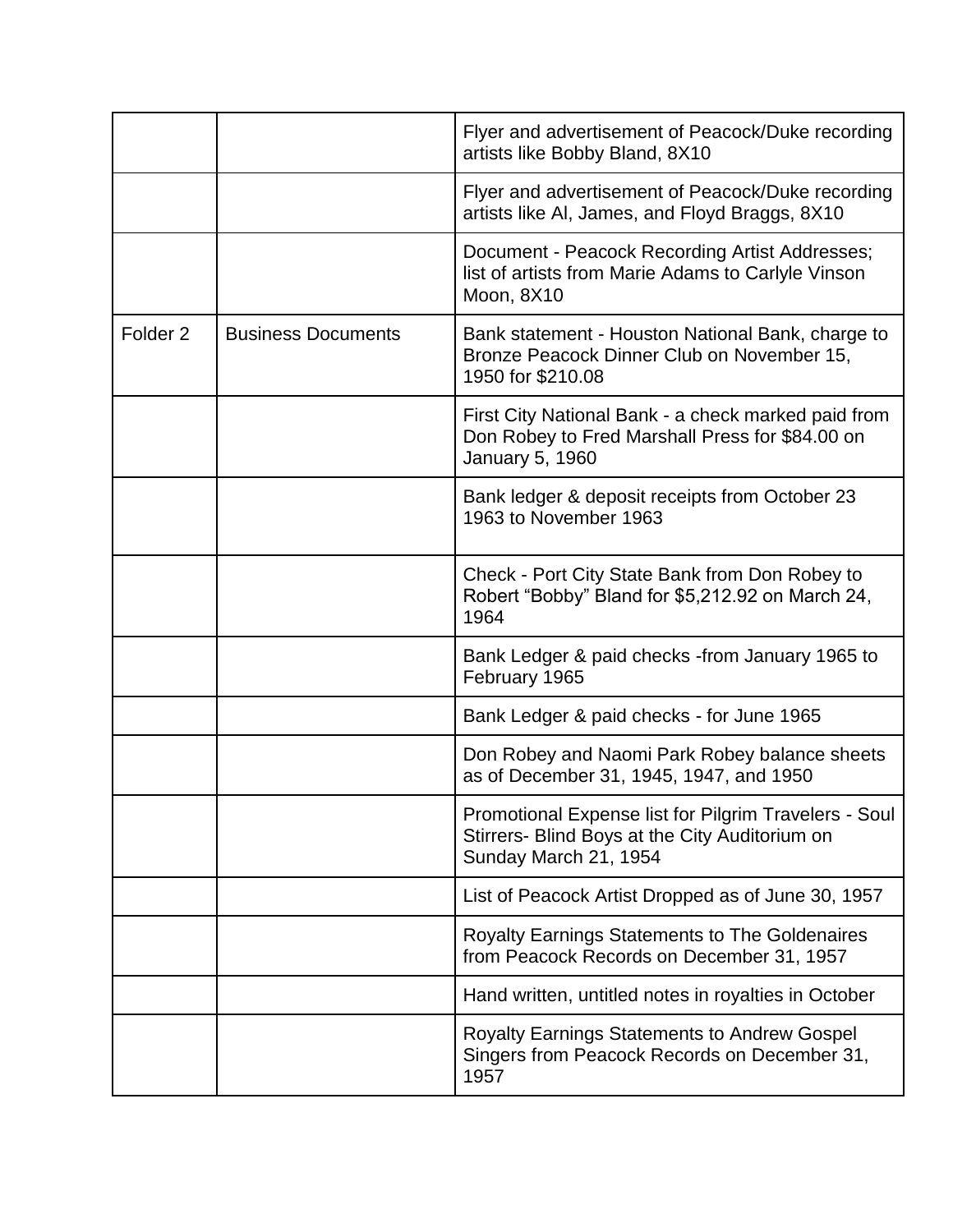|                     |                           | Royalty Earnings Statements to Stars of Hope from<br>Peacock Records on December 31, 1957                                                                            |
|---------------------|---------------------------|----------------------------------------------------------------------------------------------------------------------------------------------------------------------|
|                     |                           | Royalty Earnings Statements to Stars of Hope from<br>Peacock Records on December 31, 1957                                                                            |
|                     |                           | Royalty Earnings Statements to James "Hurricane"<br>Edwards from Peacock Records on December 31,<br>1957                                                             |
|                     |                           | Royalty Earnings Statements to Jimmy Swann from<br>Peacock Records on December 31, 1957                                                                              |
|                     |                           | Royalty Earnings Statements to The Five Scamps,<br>James Whitcomb, from Peacock Records on<br>December 31, 1957                                                      |
|                     |                           | <b>Royalty Earnings Statements to Elvis Presley</b><br>Music, Inc. from Lion Publishing Company on<br>August 1, 1961                                                 |
| Folder <sub>3</sub> | <b>Record Information</b> | List of Peacock record numbers                                                                                                                                       |
|                     |                           | List of record release information                                                                                                                                   |
|                     |                           | List of Duke, Peacock, Backbeat, and Progressive<br><b>Jazz Records current releases</b>                                                                             |
|                     |                           | Handwritten notes on Spirit of Memphis session                                                                                                                       |
|                     |                           | Lyrics for "Blessed Jesus"                                                                                                                                           |
|                     |                           | Lyrics for "My Mind on Jesus"                                                                                                                                        |
|                     |                           | Handwritten notes on songs – musician -duration -<br>band for Lion Publication                                                                                       |
| Folder <sub>4</sub> | Correspondence, by date   | Hand written letter to Don Robey from John on<br><b>Gotham Hotel stationery</b>                                                                                      |
|                     |                           | Copy of a telegram to Mrs. Leslie Alexander, from<br>Evelyn Johnson, about her son Johnny having been<br>shot                                                        |
|                     |                           | Letter on Peacock Records stationery from Don<br>Robey to John R. Colgin about writer-publisher<br>information on latest record releases. Dated<br>November 17, 1967 |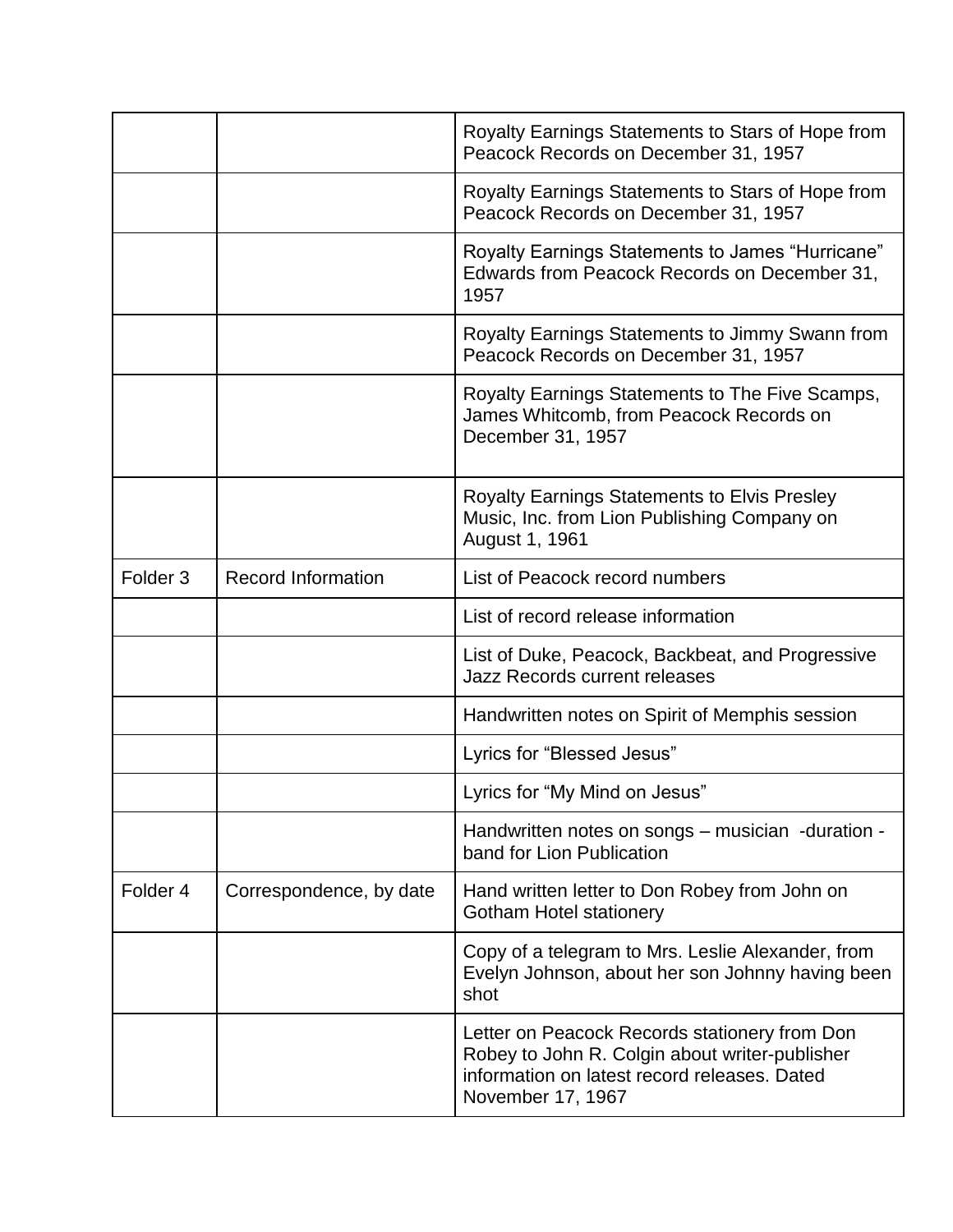|  | Letter on Peacock Records stationery from Don<br>Robey to John R. Colgin about writer- publisher<br>information on latest record releases. Dated<br>January 26, 1968 |
|--|----------------------------------------------------------------------------------------------------------------------------------------------------------------------|
|--|----------------------------------------------------------------------------------------------------------------------------------------------------------------------|

| Folder#             | <b>Folder Description</b> | <b>Item Description</b>                                                                                                                                                                                                                                                      |
|---------------------|---------------------------|------------------------------------------------------------------------------------------------------------------------------------------------------------------------------------------------------------------------------------------------------------------------------|
| Folder <sub>5</sub> | Unidentified Photographs  | Unknown group – late1950s, young girls in robes,<br>Print, 5X7<br>Unknown man - younger, shoulder to head shot in<br>jacket and tie, Print, 8X10<br>Unknown man - older, seated at piano, Print, 8X10                                                                        |
| Folder <sub>6</sub> | Photographs $B - D$       | Bells of Joy Spiritual Singers - on photo paper:<br>shows elaborate trophy w/caption, "Awarded to<br>'Bells of Joy' for outstanding spiritual recording of<br>'Let's Talk About Jesus' on Peacock Label<br>certificate of award issued by Cash Box Magazine,"<br>Print, 8X10 |
|                     |                           | Bobby "Blue" Bland, Print, 8X10                                                                                                                                                                                                                                              |
|                     |                           | The Christland Singers, Print, 8X10                                                                                                                                                                                                                                          |
|                     |                           | Dixie Hummingbirds - the classical pose with white<br>tuxes & printed autographs, Print, 8X10 (5 copies)                                                                                                                                                                     |
|                     |                           | Dixie Hummingbirds - the leaning back pose with<br>white tuxes & printed autographs, Print, 8X10 (10<br>copies)                                                                                                                                                              |
| Folder <sub>7</sub> | Photographs $F - J$       | The Four Internes, Print, 8X10                                                                                                                                                                                                                                               |
|                     |                           | Clarence "Gatemouth" Brown - holding a guitar in a<br>wide legged tuxedo suit with short jacket, Print,<br>8X10                                                                                                                                                              |
|                     |                           | The Gospel Challengers - four women standing by a<br>piano with a man seated at the piano, Print, 8X10                                                                                                                                                                       |
|                     |                           | 1- The Gospel Tones - group of 7 men in suits with<br>1 seated the rest in higher order, and the last 2 are<br>standing, Print, 8X10                                                                                                                                         |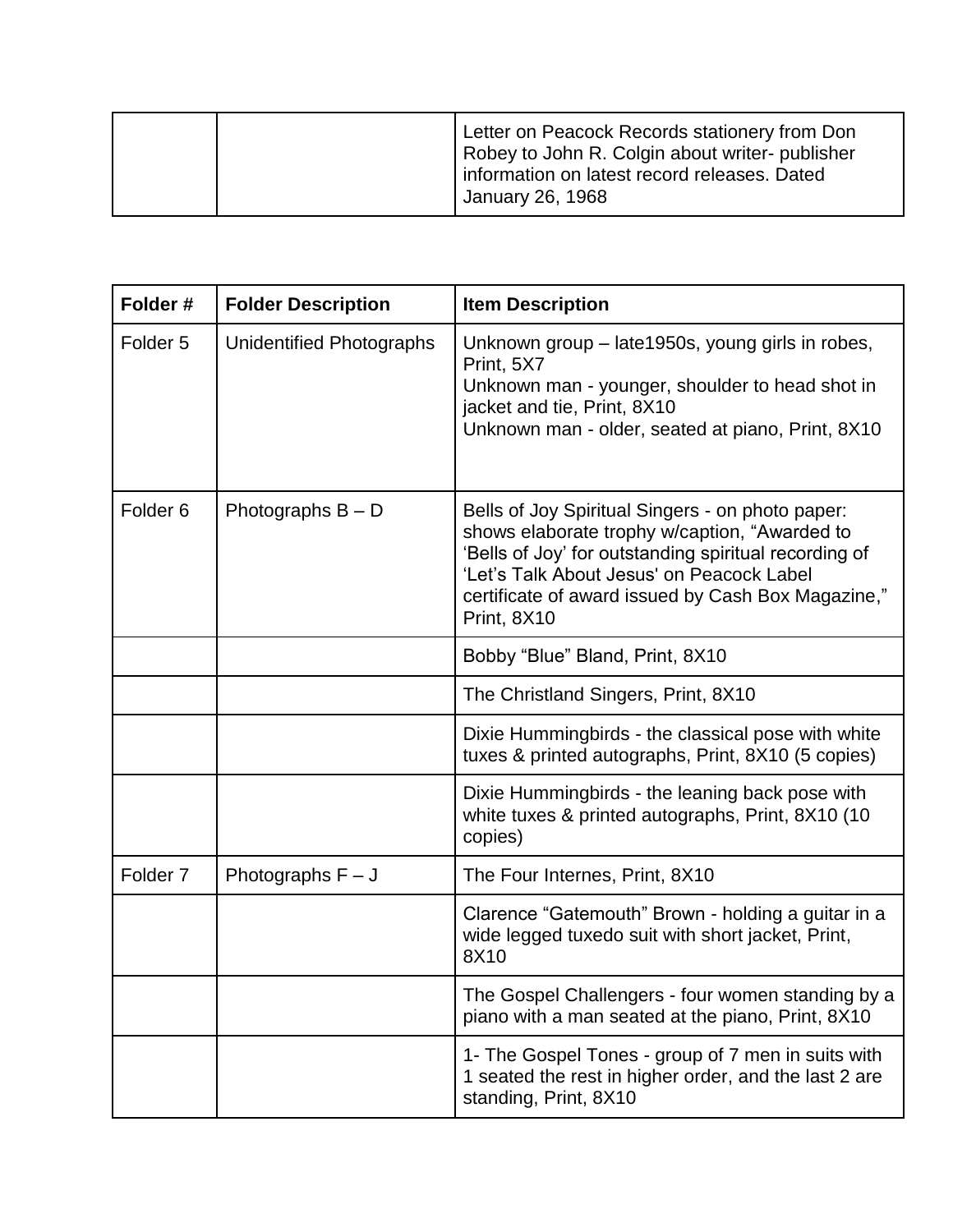|                     |                     | 1- The Gospel Tones - group of 7 men in suits in 2<br>rows, seated, Print, 8X10                                                                   |
|---------------------|---------------------|---------------------------------------------------------------------------------------------------------------------------------------------------|
|                     |                     | Jeanette Harris - leader of the Golden Harp Gospel<br>Singers, Print, 8X10                                                                        |
|                     |                     | Rev. H.L. Galloway, Print, 8X10                                                                                                                   |
|                     |                     | Golden Harp Gospel Singers, Print, 8X10                                                                                                           |
|                     |                     | The Gospelaires, Print, 8X10                                                                                                                      |
|                     |                     | Joe Hinton, Print, 8X10                                                                                                                           |
|                     |                     | Jimmy Holloway, Print, 8X10 (2 copies)                                                                                                            |
| Folder <sub>8</sub> | Photographs $K - R$ | Kansas City Melodyaires - picture of 5 women<br>standing in choir robes and 1 man seated in a suit,<br>Print, 8X10 (2 copies)                     |
|                     |                     | Lightnin Hopkins, Print, 5X5                                                                                                                      |
|                     |                     | Loving Sisters - picture of 6 women in choir robes<br>looking upward, Print, 8X10                                                                 |
|                     |                     | Mighty Clouds of Joy - picture of 6 men in black<br>tuxedos, Print, 8X10                                                                          |
|                     |                     | 1- Original Five Blind Boys Jackson Harmoneers -<br>picture of 5 men standing in order of height and 4<br>are wearing tinted glasses, Print, 8X10 |
|                     |                     | 1- Original Five Blind Boys Jackson Harmoneers,<br>picture of 5 men from head to shoulder and 4 are<br>wearing tinted glasses, Print, 8X10        |
|                     |                     | Jackson Harmoneers Original Five Blind Boys of<br>Mississippi - picture of 6 men 3 with tinted glasses<br>seated and three standing, Print, 8x10  |
|                     |                     | Pilgrim Jubilees - picture of 6 men, 3 of whom are<br>standing with their hands on 3 men kneeling, Print,<br>8X10                                 |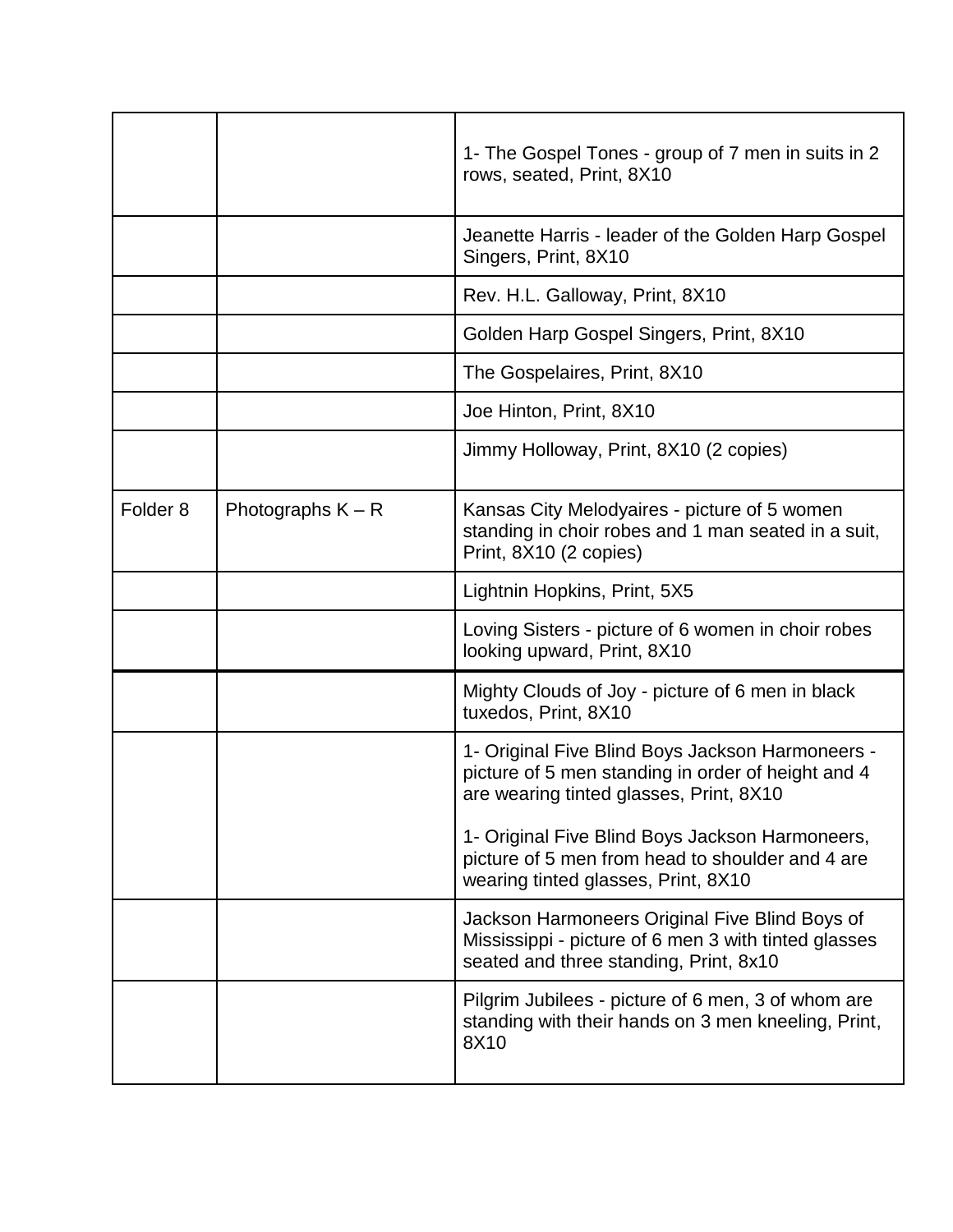|                     |                     | Pilgrim Jubilee - picture of 3 men in black suits and<br>1 with a guitar, Print, 8X10                                        |
|---------------------|---------------------|------------------------------------------------------------------------------------------------------------------------------|
|                     |                     | Rev. Cleophus Robinson - picture of him holding his<br>glasses, Print, 8X10 (2 copies)                                       |
|                     |                     | Rev. Cleophus Robinson - picture of him with<br>glasses on and a dark suit and tie, Print, 8X10 (2)<br>copies)               |
|                     |                     | Otis Rush - shoulder to head shot of a man in a<br>dark suit and tie, Print, 8X10 (2 copies)                                 |
| Folder <sub>9</sub> | Photographs S - Se  | The Salem Travelers - pictures of members along<br>with the letters S and T, Print, 8X10                                     |
|                     |                     | Joe Scott, Band Director Bobby Bland Revue -<br>man, head & shoulder shot wearing a dark tie and<br>gray jacket, Print, 8X10 |
|                     |                     | The Sensational Nightingales - 2 rows, with 3 men<br>in each row, Print, 8X10 (14 copies)                                    |
|                     |                     | The Sensational Nightingales - 2 rows with 2 men in<br>the top row and 4 men seated, Print, 8X10 (4)<br>copies)              |
| Folder 10           | Photographs Sh - Wr | Shaw & His Union Spiritual Harmonizers - man in a<br>light colored suit with a dark tie, Print, 8X10                         |
|                     |                     | The Southern Wonders - 5 men in suits, 2 seated 3<br>standing, Print, 8X10                                                   |
|                     |                     | Tammi Starr - woman looking up with a dark top<br>and light skirt, Print, 8X10 (2 copies)                                    |
|                     |                     | Stars of Hope - 5 men in suits, one has glasses,<br>Print, 8X10                                                              |
|                     |                     | Stripes of Glory - 5 men in uniforms, 4 at a<br>microphone, 1 kneeling with a microphone in his<br>hand, Print, 8X10         |
|                     |                     | Sunset Travelers - 5 men with 1 holding a guitar,<br>seated, Print, 8X10                                                     |
|                     |                     | The Sunset Travelers - 5 men in 2 rows, 3 on top 2                                                                           |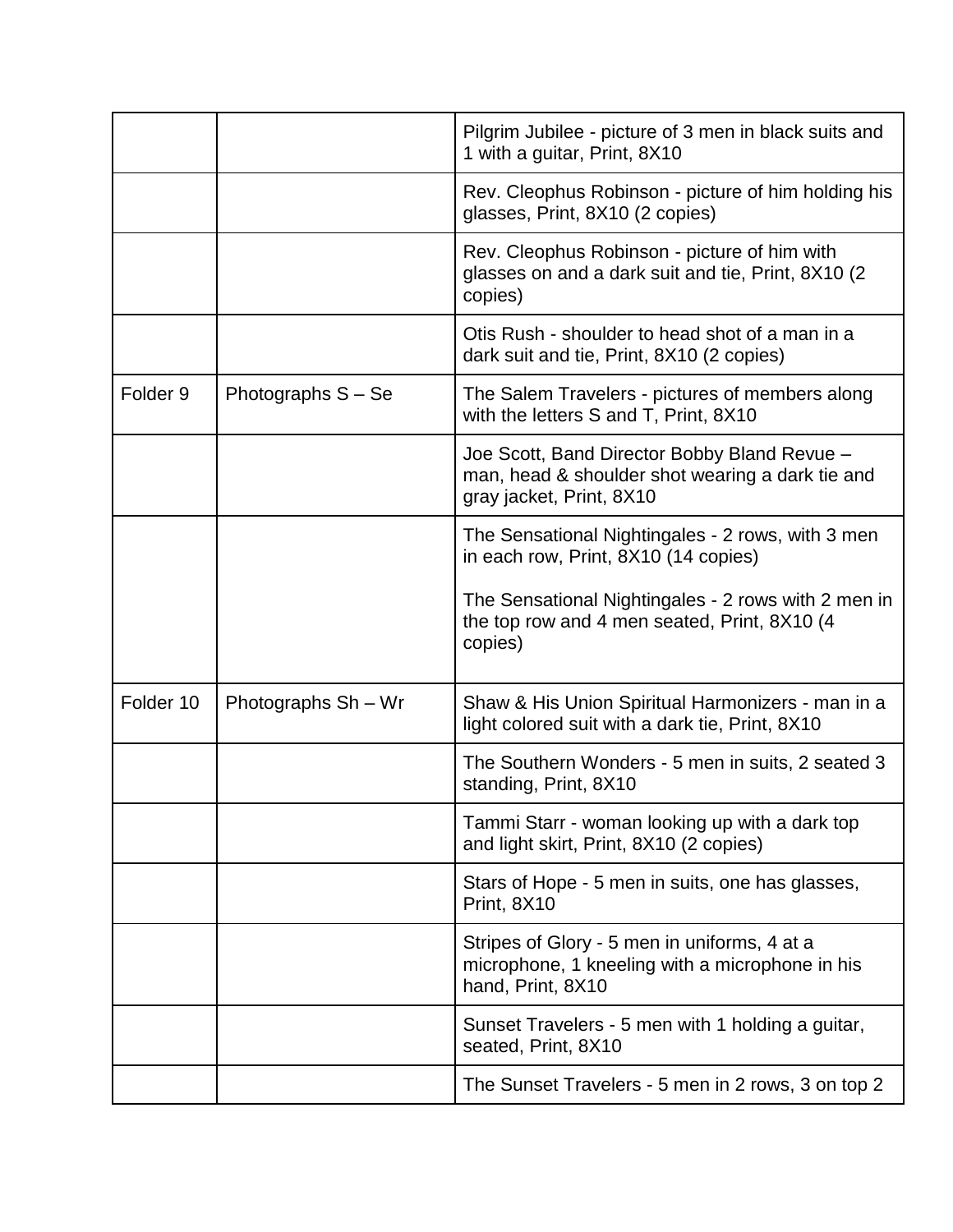| below, Print, 8X10                                                                                                                                    |
|-------------------------------------------------------------------------------------------------------------------------------------------------------|
| The Swan Silvertones - 5 men in suits, Print, 8X10                                                                                                    |
| Tempo Toppers Quartet, Benny Lee Gilmore -Bass<br>Duces Rhythm - a man in a light suit dark tie and his<br>hand in his pocket, Print, 8X10 (2 copies) |
| Rev. Trammell - man in a dark suit looking up with a<br>bible in his hand, Print, 8X10.                                                               |
| Sandra Kay Tucker - with autograph and note to<br>"fellow teenagers," Print, 8X10                                                                     |
| Jackie Verdell - woman smiling with diamond<br>earing, Print, 8x10                                                                                    |
| The Wilson & Watson Singers - 3 men with 1<br>woman, all in choir robes, Print, 8X10                                                                  |
| Jimmy Witherspoon - head-shot of a man with a<br>mustache wearing a jacket and tie, Print, 8X10 (2)<br>copies)                                        |
| O.V. Wright - man in a suit sitting on a stool wearing<br>tinted glasses (8 copies)                                                                   |

| Folder#   | <b>Folder Description</b> | <b>Item Description</b>                                                                              |
|-----------|---------------------------|------------------------------------------------------------------------------------------------------|
| Folder 11 | Unidentified Negatives    | Negative - man with a microphone marked KNUZ<br>and headphones on, 8X10                              |
|           |                           | Negative - 5 men wearing glasses, 8X10 [this might]<br>be the 5 Blind Boys of Jackson?]              |
|           |                           | Negative - 2 men beside one another leaning on a<br>knee, 8X10                                       |
|           |                           | Negative labels that have fallen off                                                                 |
| Folder 12 | Negatives $A - C$         | Negative - The Angelic Gospel Singers - 5 women,<br>4 with glasses, 1 holding a CBS microphone, 8X10 |
|           |                           | Negatives - Bells of Joy - 6 men in suits, one<br>holding a guitar, 8x10 (4 copies)                  |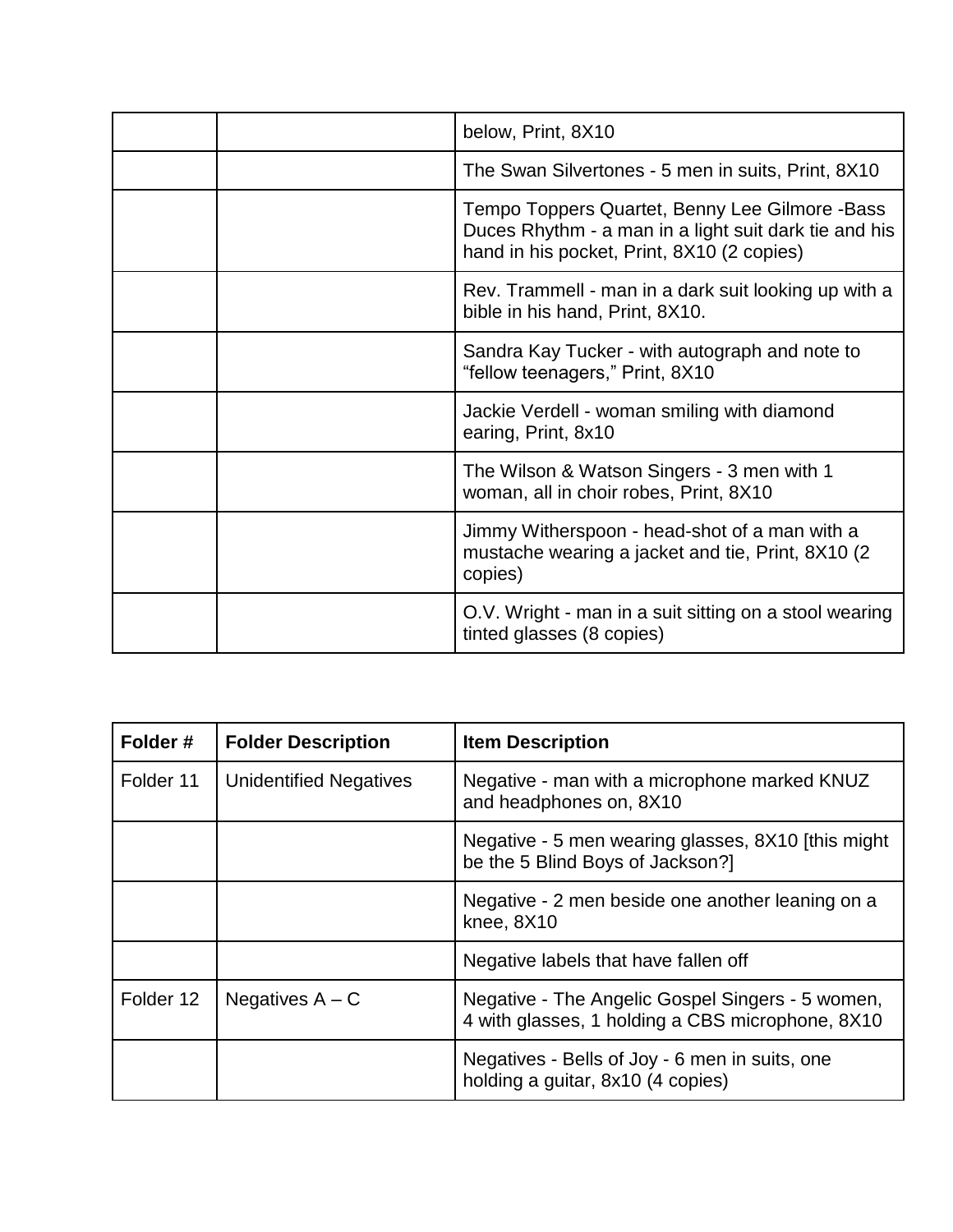|           |                   | Negative - award to the Bells of Joy, 8X10                                                                             |
|-----------|-------------------|------------------------------------------------------------------------------------------------------------------------|
|           |                   | Negative - Bells of Joy - 6 men framed in a bell, 1<br>kneeling with his hands open, 1 standing with a<br>guitar, 8X10 |
|           |                   | Negative - Bells of Joy - 6 men, each face inside a<br>bell design, 3 bells on top row, 4 on bottom row                |
|           |                   | Negatives - Brother Cleophus Robinson, 41/2 X 6 (2)<br>copies)                                                         |
|           |                   | Negative - Brother Cleophus Robinson - man<br>standing with his hands open, 8X10                                       |
|           |                   | Negative - Brother Cleophus Robinson - shoulder<br>head shot of a man, 8X10                                            |
|           |                   | Negative - The Christland Singers - 5 men in<br>diagonal order, 8X10                                                   |
|           |                   | Negative - Christian Travelers - 7 men in suits with<br>3 seated and 5 standing, 8X10                                  |
| Folder 13 | Negatives $D - G$ | Negative - Dixie Hummingbirds - 5 men in 2 rows, 2<br>in bottom row are wearing glasses, 5X6                           |
|           |                   | Negatives - The Five Blind Boys Jackson<br>Harmoneers - 5 men, 4 wearing glasses, 8X10 (2)<br>copies)                  |
|           |                   | Negative - The Four Internes - 5 men in suits, 8X10                                                                    |
|           |                   | Negative - Gladys Hill - woman with beaded<br>necklaces, 8X10                                                          |
|           |                   | Negative - Golden Harp Gospel Singers - 5 women,<br>8X10                                                               |
|           |                   | Negative - The Gospelaires - 6 men in light suits<br>and dark shirts, 8X10                                             |
|           |                   | Negative - The Gospel Tones - 7 men in suits<br>arranged in two vertical rows, 8X10                                    |
|           |                   | Negative - The Gospel Tones - 7 men in suits<br>arranged in three vertical rows, 8X10                                  |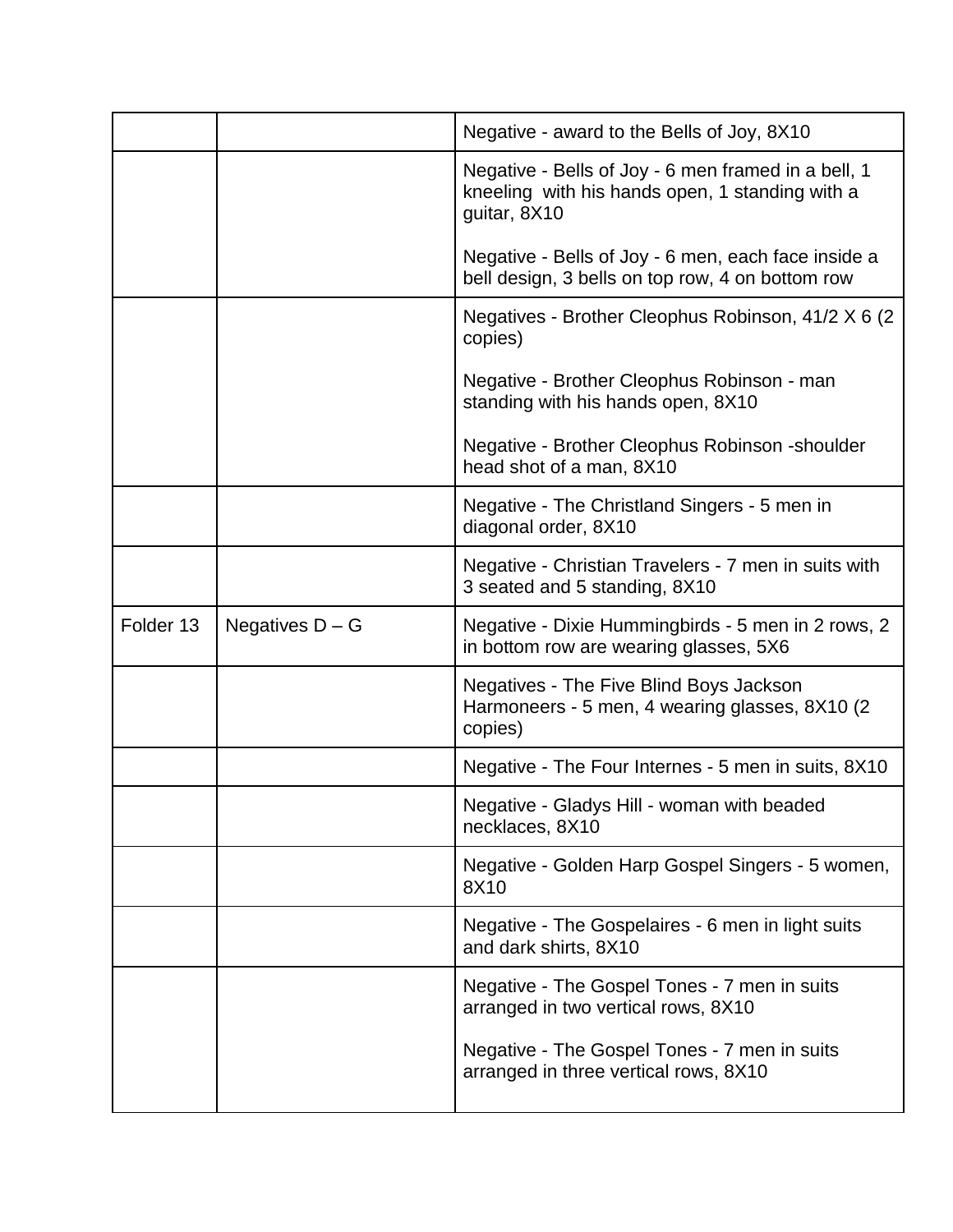|           |                   | Negative - The Gospel Tones - 7 men in suits<br>arranged in two horizontal rows, 8X10                                                      |
|-----------|-------------------|--------------------------------------------------------------------------------------------------------------------------------------------|
|           |                   | Negative - Jeanette Harris, Leader of The Golden<br>Harp Gospel Singers - women in a head shoulder<br>shot looking over her shoulder, 8X10 |
| Folder 14 | Negatives $H - P$ | Negative - Joe Hinton - man with his hands crossed<br>and has an open collared shirt, 8X10                                                 |
|           |                   | Negatives - Joe Hinton – man, multi design shirt<br>with a thin mustache, $4 \frac{1}{2} \times 5$ (2 copies)                              |
|           |                   | Negative - Joe Hinton - man with a thin mustache,<br>checkered jacket, 8X10                                                                |
|           |                   | Negative - Louis Jones - man leaning on one elbow,<br>8X10                                                                                 |
|           |                   | Negative - The Loving Sisters - 5 women in choir<br>robes, 8X10                                                                            |
|           |                   | Negative - Chester McDowell - head shot of a man<br>with his hands crossed and on chin, 8X10                                               |
|           |                   | Negative - The Mighty Mighty Clouds of Joy - 6 men<br>in 2 rows and light colored tuxedos, 8X10                                            |
|           |                   | Negative - Paul Monday - man singing and playing<br>a piano, 8X10                                                                          |
|           |                   | Negative - Ollie Marie Adams Blues & Torch Singer<br>- a woman with a flower designed necklace, 8X10                                       |
|           |                   | Negatives - The Original Casuals - 3 men, 1 holding<br>a guitar, $4X4 \frac{1}{2}$ (2 copies)                                              |
|           |                   | Negative - Rosetta Perry - a woman looking to the<br>side with arms crossed, 8X10                                                          |
|           |                   | Negative - Al Grey and Rosetta Perry - a woman<br>looking to the side with arms crossed above; a man<br>holding a trombone, 8X10           |
|           |                   | Negative - The Pilgrim Jubilee Singers - 5 men in                                                                                          |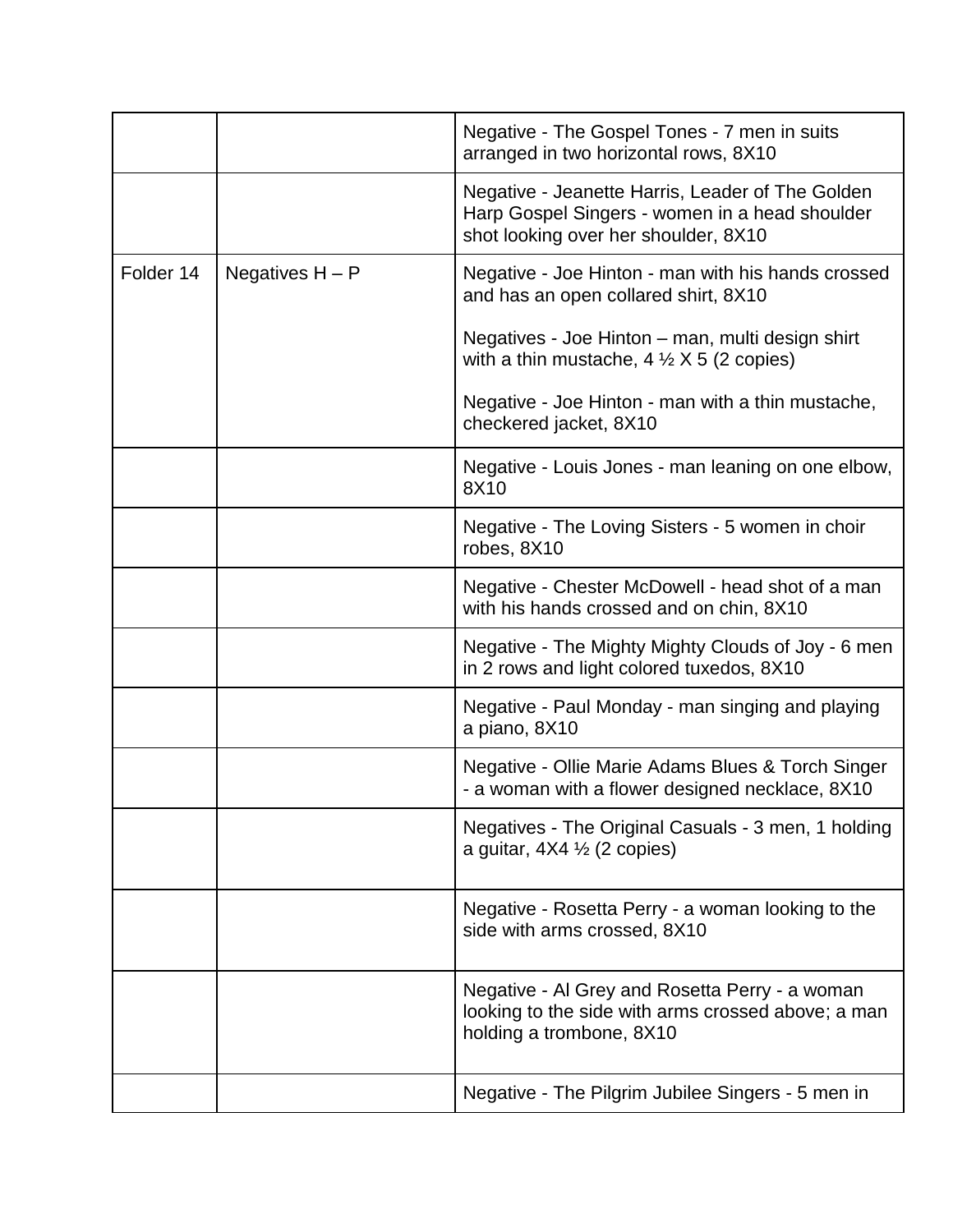|           |                   | light colored suits, 1 holding a guitar, 8X10                                                                                      |
|-----------|-------------------|------------------------------------------------------------------------------------------------------------------------------------|
| Folder 15 | Negatives $S - V$ | Negative - The Scamps - 5 men in vertical order,<br>8X10                                                                           |
|           |                   | Negative - The Scamps - 5 men with different<br>instruments, 8X10                                                                  |
|           |                   | Negative - The Sensational Nightingales - 6 men, 1<br>with glasses, wearing light colored suits with dark<br>shirts and ties, 8X10 |
|           |                   | Negative - Swanee Spiritual Singers of Dothan<br>Alabama - 6 men in 2 rows, and 2 in the center are<br>wearing glasses, 8X10       |
|           |                   | Negative - Shaw & His Union Spiritual Harmonizers<br>- a man with his hand on his arm leaning on his<br>knee, 8X10                 |
|           |                   | Negative - Spirit of Memphis Quartet - 7 men,<br>Western Victorian ties, 8X10                                                      |
|           |                   | Negative - The Stripes of Glory - 5 men in uniforms,<br>1 kneeling with a microphone in his hand, 8X10                             |
|           |                   | Negative - The Sunset Travelers - 5 men, 1 holding<br>a guitar wearing glasses, 8X10                                               |
|           |                   | Negative - Willie Mae "Big Mama" Thornton- woman<br>smiling with her arm bent in front of her waist, 8X10                          |
|           |                   | Negatives - Willie Mae Thornton - a woman with a<br>flower designed earing, 8X10 (2 copies)                                        |
|           |                   | Negatives - Willie Mae Thornton - a woman, a<br>cluster of 5 photos of the same woman singing,<br>8X10 (4 copies)                  |
|           |                   | Negative - Willie Mae "Big Mama" Thornton,<br>Vocalist and Comedienne - a woman in a pantsuit<br>and applejack hat, 8X10           |
|           |                   | Negative - Ike & Tina Turner - 8X10                                                                                                |
|           |                   | Negative - Jackie Verdell - a woman with either<br>short or pulled back hair, 8X10                                                 |